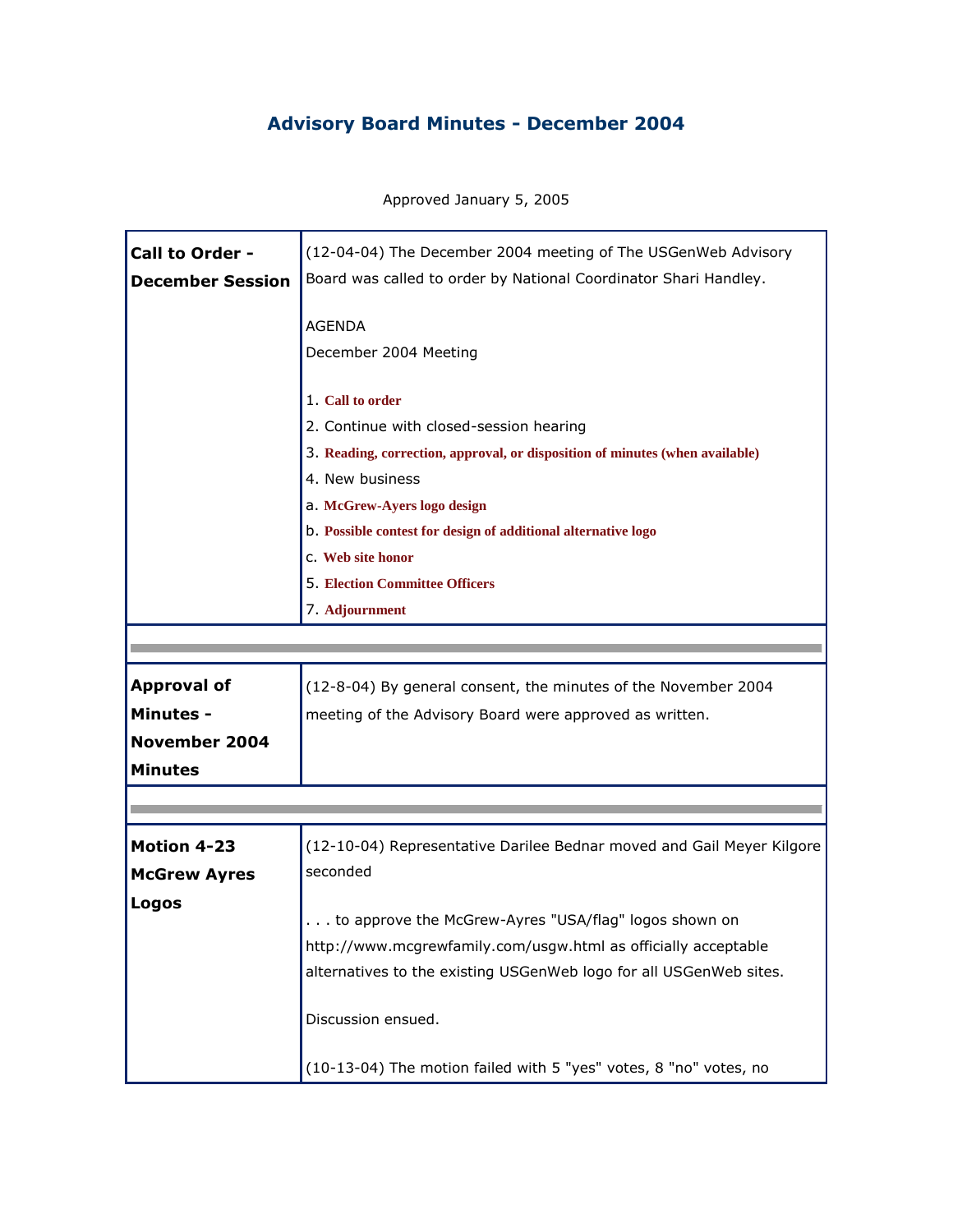|                           | abstentions, and 2 members not voting.                                                                                                           |
|---------------------------|--------------------------------------------------------------------------------------------------------------------------------------------------|
|                           | Those voting YES: Angie Rayfield, Linda Blum-Barton, Darilee Bednar,                                                                             |
|                           | Bettie Wood, Gail Meyer Kilgore,                                                                                                                 |
|                           | Those voting NO: Cyndie Enfinger, Jan Cortez, Kathi Jones-Hudson, Don                                                                            |
|                           | Kelly, Larry Flesher, Teri Brown, Betsy Mills, David Morgan                                                                                      |
|                           | Those abstaining: none                                                                                                                           |
|                           | Those not voting: Richard Howland, Denise Woodside                                                                                               |
|                           |                                                                                                                                                  |
|                           |                                                                                                                                                  |
|                           |                                                                                                                                                  |
|                           | <b>Additional Comments:</b>                                                                                                                      |
|                           | None                                                                                                                                             |
|                           |                                                                                                                                                  |
|                           |                                                                                                                                                  |
| <b>Motion 4-24</b>        | (12-21-04) Representative Betsy Mills moved and Jan Cortez seconded                                                                              |
| <b>Single or Multiple</b> |                                                                                                                                                  |
| Logos                     | that the AB conduct a poll of the membership to establish the                                                                                    |
|                           | wishes of the membership as to whether one or multiple logos should be                                                                           |
|                           | used by the Project. The Poll is to be conducted by the EC at their                                                                              |
|                           | earliest convenience. The voting period will be two weeks. At the<br>conclusion of the poll, a logo contest will be held in conjunction with the |
|                           | national elections, 2005, to select an official logo and/or alternatives.                                                                        |
|                           | Discussion ensued.                                                                                                                               |
|                           | (12-28-04) The motion passed with 12 "yes" votes, 0 "no" votes, no                                                                               |
|                           | abstentions, and 3 members not voting.                                                                                                           |
|                           | Those voting YES: Angie Rayfield, Linda Blum-Barton, Darilee Bednar,                                                                             |
|                           | Gail Meyer Kilgore, Cyndie Enfinger, Jan Cortez, Kathi Jones-Hudson,                                                                             |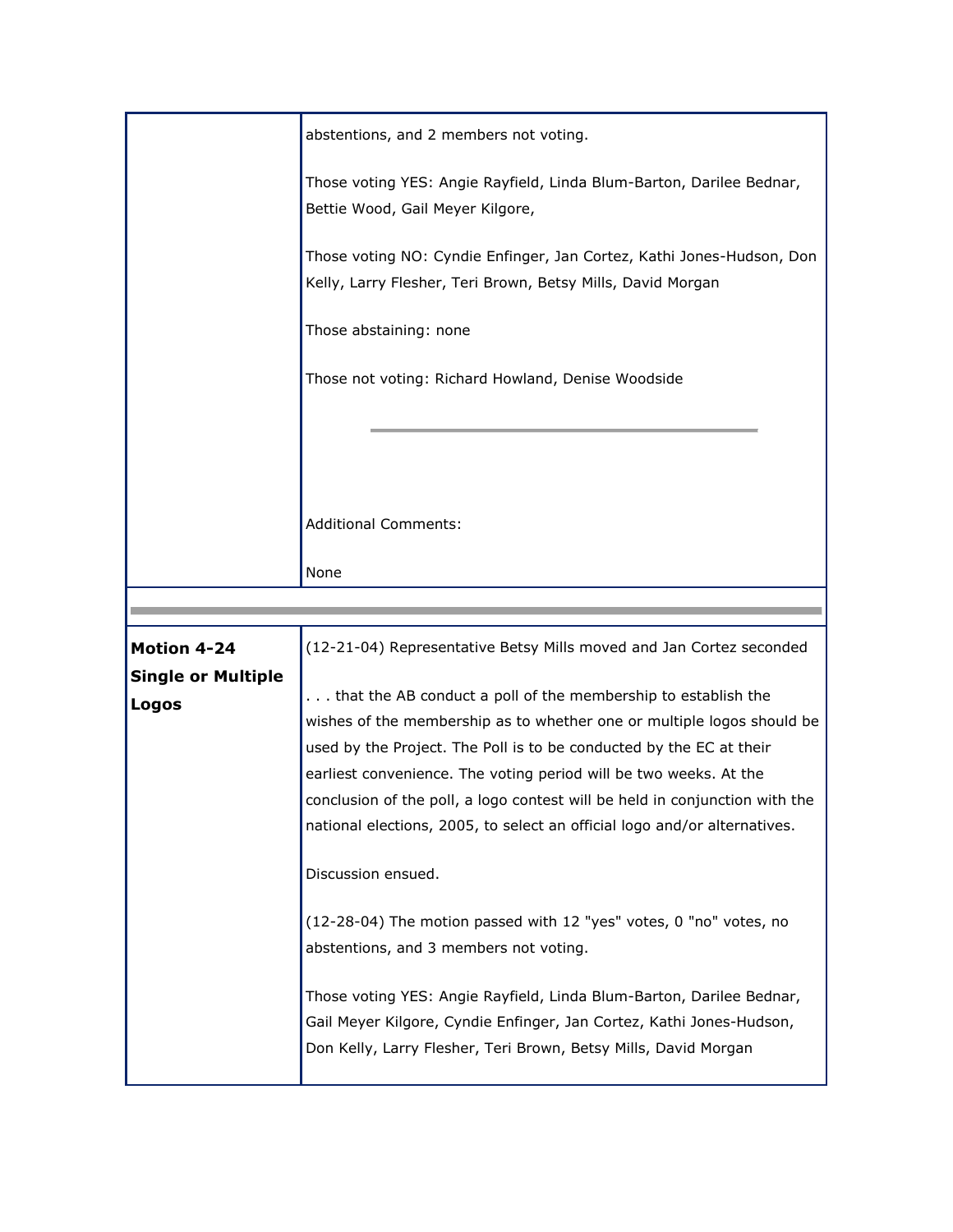|                         | Those voting NO: none                                                                                                                              |
|-------------------------|----------------------------------------------------------------------------------------------------------------------------------------------------|
|                         | Those abstaining: none                                                                                                                             |
|                         | Those not voting: Richard Howland, Denise Woodside, Bettie Wood                                                                                    |
|                         |                                                                                                                                                    |
|                         |                                                                                                                                                    |
|                         | <b>Additional Comments:</b>                                                                                                                        |
|                         | None                                                                                                                                               |
|                         |                                                                                                                                                    |
| <b>Other Business -</b> | (12-3-04) From National Coordinator Shari Handley:                                                                                                 |
| Web site honor          | I'm proud to announce that The USGenWeb Project's national web site                                                                                |
|                         | has been chosen for inclusion as an example of excellence in a lesson on                                                                           |
|                         | evaluating web site content being developed as a part of a US Dept. of                                                                             |
|                         | Education Grant. It is part of a FIPSE (Fund for the Improvement of                                                                                |
|                         | Postsecondary Education) Grant for the Academic Advanced Distributed                                                                               |
|                         | Learning (ADL) Co-Lab, based at the University of Wisconsin-Madison.                                                                               |
|                         | The name of this particular grant program is quite a mouthful: "An                                                                                 |
|                         | Investigation of the Pedagogical and Economic Effectiveness of Sharable<br>Content Objects, Using Standards, in Online Instruction". The aim is to |
|                         | improve the efficiency and quality of online learning, and our web site is                                                                         |
|                         | being used as an example of a web site that meets the "Coverage"                                                                                   |
|                         | criteria.                                                                                                                                          |
|                         |                                                                                                                                                    |
|                         | For more information:                                                                                                                              |
|                         | http://www.tyaskin.com/USGen.htm - copy of the storyboard showing                                                                                  |
|                         | how the USGenWeb site will be used                                                                                                                 |
|                         | http://projects.aadlcolab.org/fipse-publicweb/index.htm - ADL Co-Lab's                                                                             |
|                         | site for this FIPSE grant program                                                                                                                  |
|                         | http://www.fipse.aed.org/grantshow.cfm?grantNumber=P116B020126 -                                                                                   |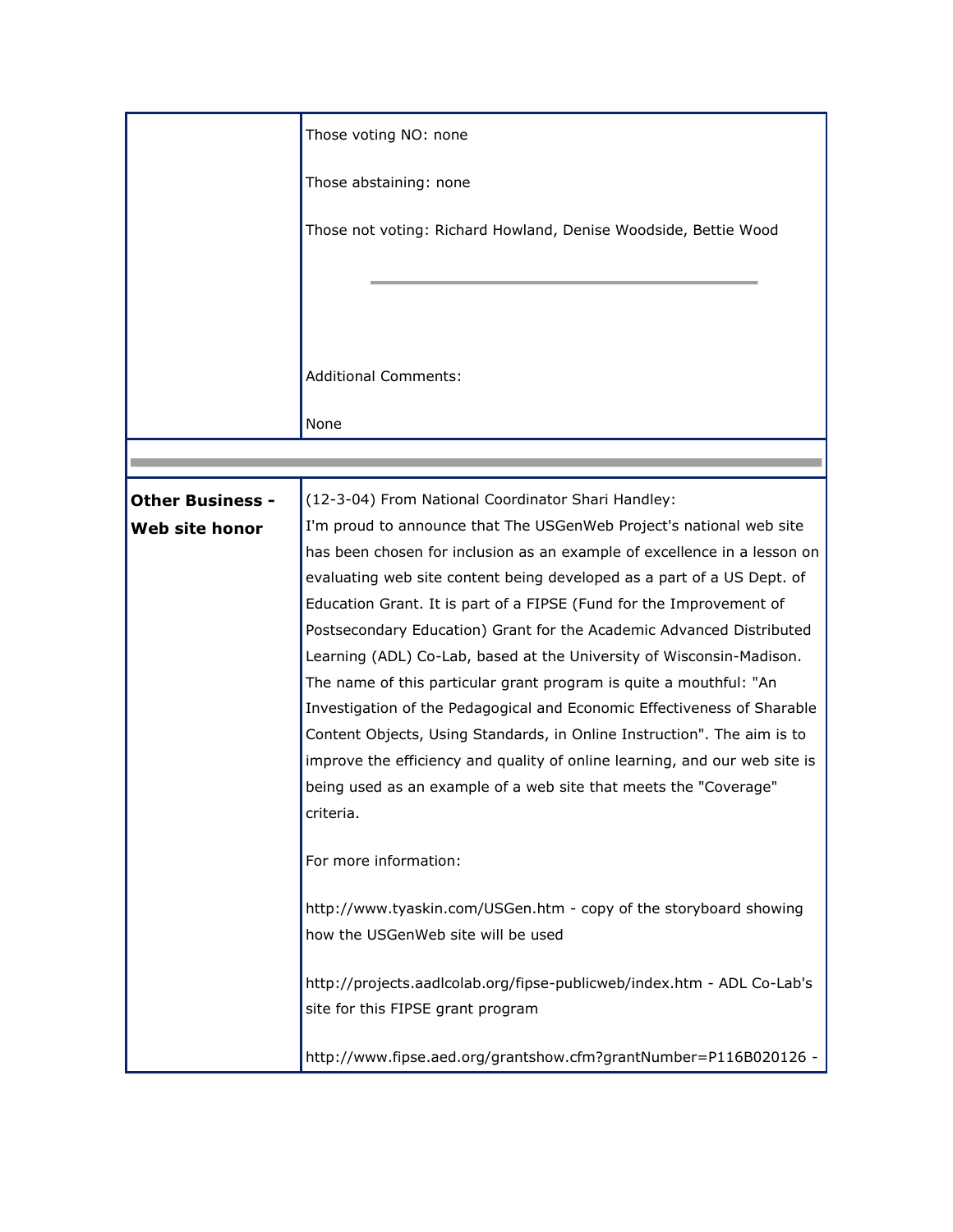|                         | FIPSE's info on this grant program                                      |
|-------------------------|-------------------------------------------------------------------------|
|                         | Congratulations and thanks to our webmasters Mike Jarvis and Julie      |
|                         | McGrew-Ayers for designing such an excellent national web site for us.  |
|                         | We USGenWeb members have appreciated your work, and it is nice to       |
|                         | see others recognizing it, too!                                         |
|                         |                                                                         |
|                         |                                                                         |
|                         |                                                                         |
|                         |                                                                         |
| <b>Other Business -</b> | (12-15-04) From Ellen Pack, Chair of the USGenWeb Election              |
| <b>Election of EC</b>   | Committee, by way of National Coordinator Shari Handley:                |
| <b>Officers</b>         | TO: USGenWeb Advisory Board                                             |
|                         |                                                                         |
|                         | FROM: USGenWeb Election Committee                                       |
|                         | SUBJECT: Election of EC Officers                                        |
|                         | DATE: December 14, 2005                                                 |
|                         | The EC has completed its annual election of committee officers for the  |
|                         | year 2005. Tina Vickery has been elected Chair, and Deb Haines has      |
|                         | been elected Sec/Pub.                                                   |
|                         |                                                                         |
|                         | Tina and Deb will take office effective January 1, 2005 and serve until |
|                         | December 31, 2005.                                                      |
|                         | Respectfully submitted,                                                 |
|                         | Ellen Pack                                                              |
|                         | <b>USGenWeb Election Committee</b>                                      |
|                         |                                                                         |
|                         |                                                                         |
| Adjournment             | (12-28-04) If there is no objection, the December meeting of The        |
|                         | USGenWeb Advisory Board is adjourned. The January meeting will open     |
|                         | on Monday, January 3, 2005.                                             |
|                         | Shari Handley                                                           |
|                         | <b>National Coordinator</b>                                             |
|                         | The USGenWeb Project                                                    |
|                         |                                                                         |
|                         |                                                                         |